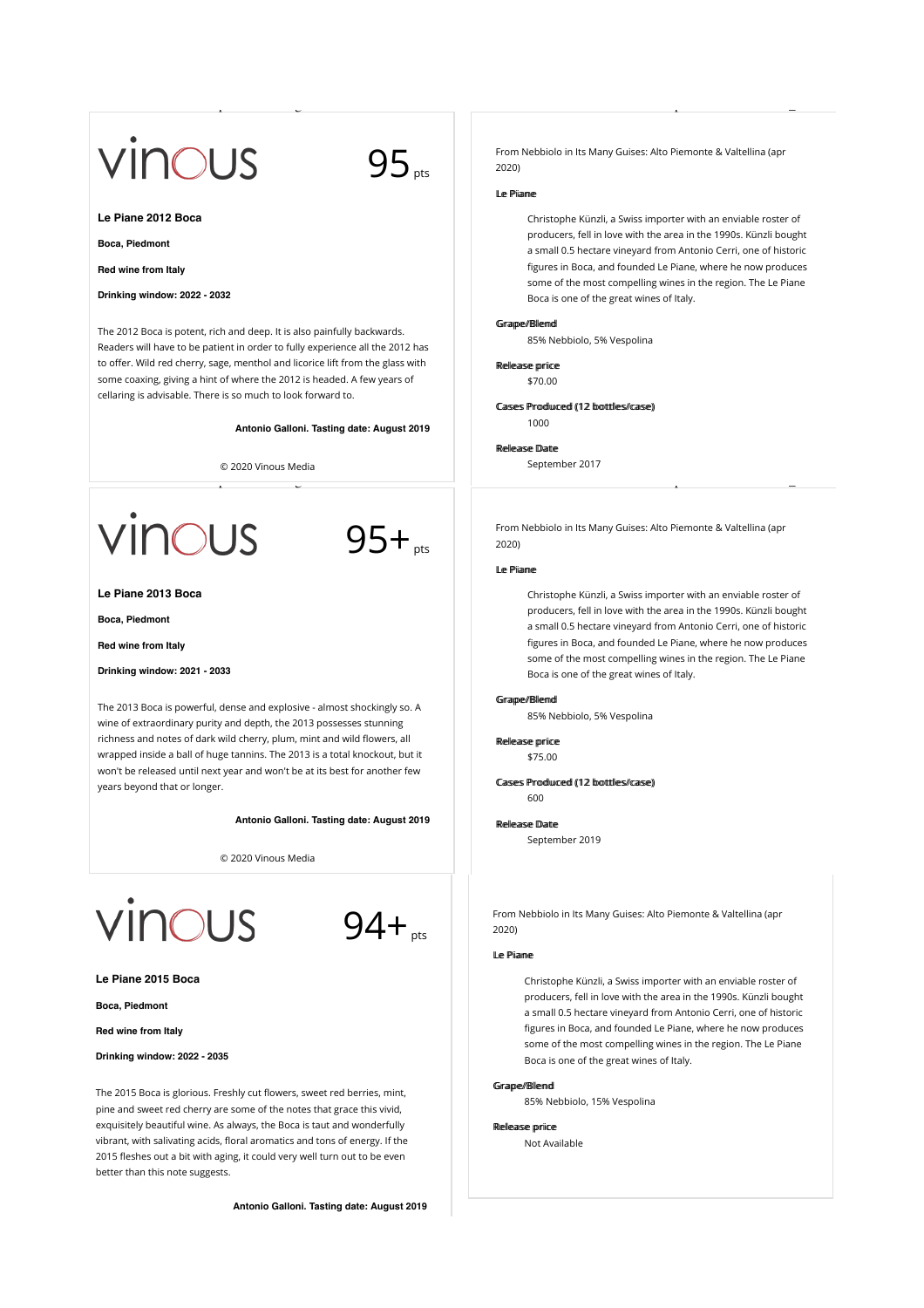# $VINOUS$  (94-96)<sub>pts</sub>

**Le Piane 2016 Boca**

**Boca, Piedmont**

#### **Red wine from Italy**

#### **Drinking window:**

The 2016 Boca opens with an explosion of heady floral and savory aromatics. Medium in body, tightly wound and classically austere, the 2016 will thrill readers of the estate and its wines. Hints of rose petal, mint, pine and crushed rocks confer energy to a wine of delineation and raciness. This is such a tremendous expression of Nebbiolo. In a word: dazzling.

**Antonio Galloni. Tasting date: August 2019**





 $93_{\text{obs}}$ 

#### **Le Piane 2015 Mimmo**

**Boca, Piedmont**

**Red wine from Italy**

**Drinking window: 2020 - 2030**

The 2015 Mimmo is a blend of Nebbiolo, Vespolina and Croatina. Pliant and supple, with terrific purity of fruit, the 2015 is a terrific choice for drinking now and over the next few years. The natural richness of the year adds textural resonance that works so well here. The 2015 spent two years in cask. The bright, saline-infused finish makes it impossible to resist a second taste, and then a third!

© 2020 Vinous Media

**Antonio Galloni. Tasting date: August 2019**



**Le Piane 2016 Mimmo**

**Boca, Piedmont**

**Red wine from Italy**

**Drinking window: 2020 - 2028**

The 2016 Mimmo is another super-expressive and wonderfully inviting wine in this range. Dark cherry, mint, pine, licorice and dried herbs infuse the 2016 with striking aromatic nuance to play off its ethereal, mid-weight personality. Bright, bold and punchy, the 2016 captures the essence of the appellation so well. Suggestions of tobacco, cedar, and crushed flowers add layers of complexity. The 2016 remains a bit nervy in feel, but it offers tons of persistence and class to burn.

**Antonio Galloni. Tasting date: August 2019**

From Nebbiolo in Its Many Guises: Alto Piemonte & Valtellina (apr 2020)

## Le Piiame

Wine List | Vinous - Explore All Things Wine https://vinous.com/wine\_lists/54885

Christophe Künzli, a Swiss importer with an enviable roster of producers, fell in love with the area in the 1990s. Künzli bought a small 0.5 hectare vineyard from Antonio Cerri, one of historic figures in Boca, and founded Le Piane, where he now produces some of the most compelling wines in the region. The Le Piane Boca is one of the great wines of Italy.

#### Grame//Blemd

85% Nebbiolo, 15% Vespolina

#### Rellease priice

Not Available *75\$ Christoph Künzli*

From Nebbiolo in Its Many Guises: Alto Piemonte & Valtellina (apr 2020)

## Le Piiame

 $W_{\rm eff}$  is  $V_{\rm eff}$  and  $V_{\rm eff}$  wine https://vinous.com/wine https://vinous.com/wine https://vinous.com/wine https://vinous.com/wine https://vinous.com/wine https://vinous.com/wine https://vinous.com/wine http://vinous.

Christophe Künzli, a Swiss importer with an enviable roster of producers, fell in love with the area in the 1990s. Künzli bought a small 0.5 hectare vineyard from Antonio Cerri, one of historic figures in Boca, and founded Le Piane, where he now produces some of the most compelling wines in the region. The Le Piane Boca is one of the great wines of Italy.

## Grape//Bllemd

70% Nebbiolo, 25% Croatina, 5% Vespolina

Rellease priice \$28.00

Cases Produced (12 bottles/case) 1000

#### RReelleeaassee DDaattee

Sentember 2017 Wine List  $\sim$  Explore All Things Wine https://vinous.com/wine https://vinous.com/wine https://vinous.com/wine

> From Nebbiolo in Its Many Guises: Alto Piemonte & Valtellina (apr 2020)

# Le Piiame

Christophe Künzli, a Swiss importer with an enviable roster of producers, fell in love with the area in the 1990s. Künzli bought a small 0.5 hectare vineyard from Antonio Cerri, one of historic figures in Boca, and founded Le Piane, where he now produces some of the most compelling wines in the region. The Le Piane Boca is one of the great wines of Italy.

## Grape//Blend

70% Nebbiolo, 25% Croatina, 5% Vespolina

#### Rellease priice

Not Available *28\$ Christoph Künzli*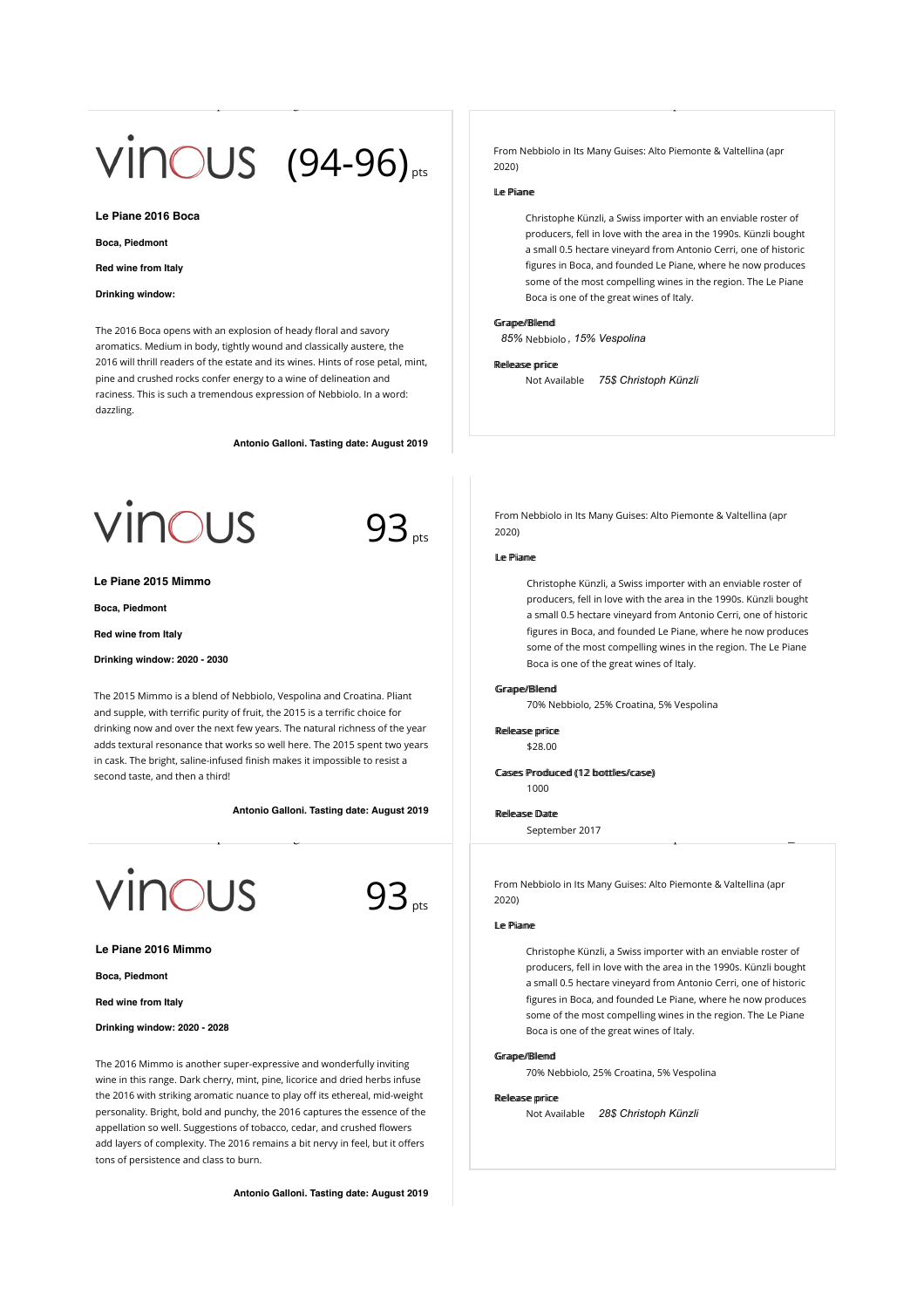# vinous

 $93<sub>pts</sub>$ 

**Le Piane 2016 Croatina** *Piane*

#### **Boca, Piedmont**

**Red wine from Italy**

# **Drinking window: 2020 - 2028**

The 2016 Croatina emerges from old vines in one of the most distinctive sites in Alto Piemonte. Dense, pliant and explosive, the 2016 is loaded with dark red cherry and plum fruit. Unctuous, deep and voluptuous in feel, but also classically built, the 2016 is a wine of tremendous character . I loved it. Wow.

**Antonio Galloni. Tasting date: August 2019**

© 2020 Vinous Media  $\otimes$  2020 Vinous Media

**CUS** 



**Le Piane 2007 Colline Novaresi Piane**

**Boca, Piedmont**

**Red wine from Italy**

**Drinking window: 2021 - 2029**

The 2007 Colline Novaresi Piane is powerful and dense, with incisive tannins that still need time to soften! Its richness and intensity of the dark fruit are both remarkable. The 2007 is rustic but also incredibly appealing in its own way. It is a hugely impressive wine. Wow.

**Antonio Galloni. Tasting date: August 2019**

© 2020 Vinous Media

**CUS** 

91<sub>nts</sub>

**Le Piane 2017 Colline Novaresi Piane**

**Piane, Piedmont**

**Red wine from Italy**

**Drinking window: 2020 - 2029**

In the 2017 Colline Novaresi Piane features the rare Croatina with dollops of Nebbiolo, Vespolina and other indignenous grapes. Dark cherry, plum, mocha, licorice and spice come together in an exotically ripe and inky wine loaded with class and personality. Rich, deep and potent, the 2017 is dazzling. In a word: superb.

**Antonio Galloni. Tasting date: August 2019**

© 2020 Vinous Media

From Nebbiolo in Its Many Guises: Alto Piemonte & Valtellina (apr 2020)

# Le Piiane

Wine List  $\sim$  Explore All Things Wine https://vinous.com/wine https://vinous.com/wine https://vinous.com/wine

Christophe Künzli, a Swiss importer with an enviable roster of producers, fell in love with the area in the 1990s. Künzli bought a small 0.5 hectare vineyard from Antonio Cerri, one of historic figures in Boca, and founded Le Piane, where he now produces some of the most compelling wines in the region. The Le Piane Boca is one of the great wines of Italy.

### Grape//Blend

Croatina

Rellease priice

Not Available

From Nebbiolo in Its Many Guises: Alto Piemonte & Valtellina (apr 2020)

## Le Piianne

Christophe Künzli, a Swiss importer with an enviable roster of producers, fell in love with the area in the 1990s. Künzli bought a small 0.5 hectare vineyard from Antonio Cerri, one of historic figures in Boca, and founded Le Piane, where he now produces some of the most compelling wines in the region. The Le Piane Boca is one of the great wines of Italy.

## Grape//Blend Nebbiolo *Croatina*

Rellease priice

Not Available

From Nebbiolo in Its Many Guises: Alto Piemonte & Valtellina (apr 2020)

## Le Piiame

Christophe Künzli, a Swiss importer with an enviable roster of producers, fell in love with the area in the 1990s. Künzli bought a small 0.5 hectare vineyard from Antonio Cerri, one of historic figures in Boca, and founded Le Piane, where he now produces some of the most compelling wines in the region. The Le Piane Boca is one of the great wines of Italy.

#### Grame//Bllemd

Croatina

Rellease priice Not Available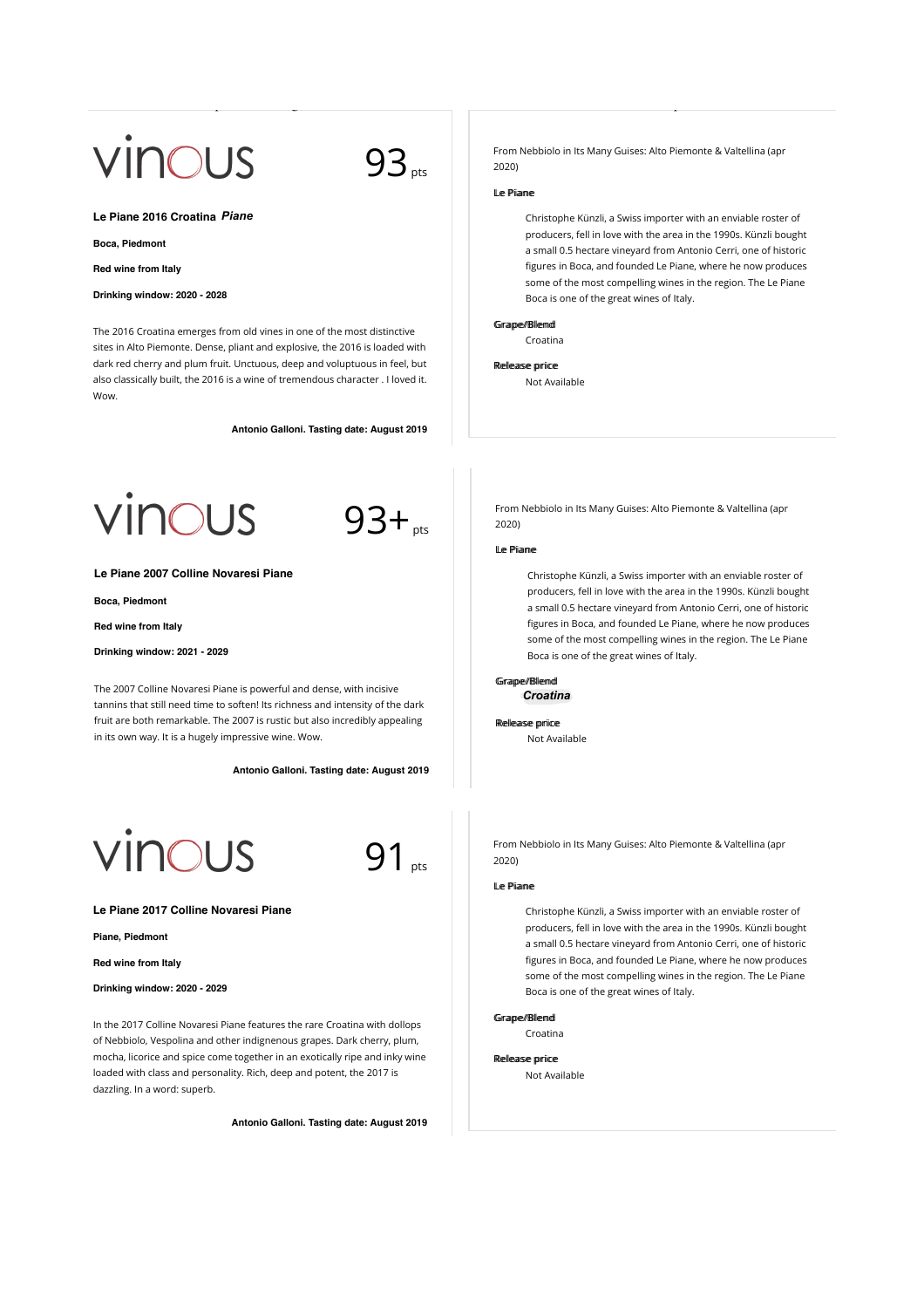# vinous

89<sub>pts</sub>

**Le Piane 2016 Maggiorina**

#### **Boca, Piedmont**

**Red wine from Italy**

## **Drinking window: 2018 - 2023**

The 2016 Maggiorina is a field blend of 13 local grapes aged in steel. Plump, juicy and absolutely delicious, it is marked by notes of succulent red cherry, plum, spice and new leather that make it a terrific choice for drinking now and over the next few years.

**Antonio Galloni. Tasting date: August 2019**

© 2020 Vinous Media



**Le Piane 2017 Maggiorina**

**Piedmont, Piedmont**

**Red wine from Italy**

**Drinking window: 2020 - 2029**

The 2017 Maggiorina is dark, radiant and luscious. Sweet dark cherry, plum, grilled herbs, lavender, tobacco and spice come together in an ample, wonderfully expressive wine. Elegant and nuanced, the 2017 is a wine of real pedigree.

**Antonio Galloni. Tasting date: August 2019**





91 pts

**Le Piane 2018 Maggiorina**

**Piedmont, Piedmont**

**Red wine from Italy**

**Drinking window: 2020 - 2030**

The 2018 Maggiorina is fresh, vibrant and perfumed. Bright red cherry fruit and a whole range of floral and savory notes give the wine its striking aromatic presence. Medium in body and vibrant, the 2018 has a ton of energy as well as personality, with a certain wildness that is quite appealing.

**Antonio Galloni. Tasting date: August 2019**

© 2020 Vinous Media

From Nebbiolo in Its Many Guises: Alto Piemonte & Valtellina (apr 2020)

### Le Piiane

Wine List | Vinous - Explore All Things Wine https://vinous.com/wine\_lists/54885

Christophe Künzli, a Swiss importer with an enviable roster of producers, fell in love with the area in the 1990s. Künzli bought a small 0.5 hectare vineyard from Antonio Cerri, one of historic figures in Boca, and founded Le Piane, where he now produces some of the most compelling wines in the region. The Le Piane Boca is one of the great wines of Italy.

### Grape//Blend

13 Local Grapes Field Blend

# Rellease priice

\$20.00

Cases Produced (12 bottles/case) 1500

#### RReelleeaassee DDaattee

September 2017

From Nebbiolo in Its Many Guises: Alto Piemonte & Valtellina (apr 2020)

## Le Piianne

Christophe Künzli, a Swiss importer with an enviable roster of producers, fell in love with the area in the 1990s. Künzli bought a small 0.5 hectare vineyard from Antonio Cerri, one of historic figures in Boca, and founded Le Piane, where he now produces some of the most compelling wines in the region. The Le Piane Boca is one of the great wines of Italy.

#### Grape//Blend

65% Nebbiolo, 30% Croatina, 5% Vespolina

#### **Releace price**

Not Available 20\$ Christoph Künzli

From Nebbiolo in Its Many Guises: Alto Piemonte & Valtellina (apr 2020)

## LLee PPiiaannee

Christophe Künzli, a Swiss importer with an enviable roster of producers, fell in love with the area in the 1990s. Künzli bought a small 0.5 hectare vineyard from Antonio Cerri, one of historic figures in Boca, and founded Le Piane, where he now produces some of the most compelling wines in the region. The Le Piane Boca is one of the great wines of Italy.

#### Grame//Blemd

65% Nebbiolo, 30% Croatina, 5% Vespolina

# Release price

Not Available